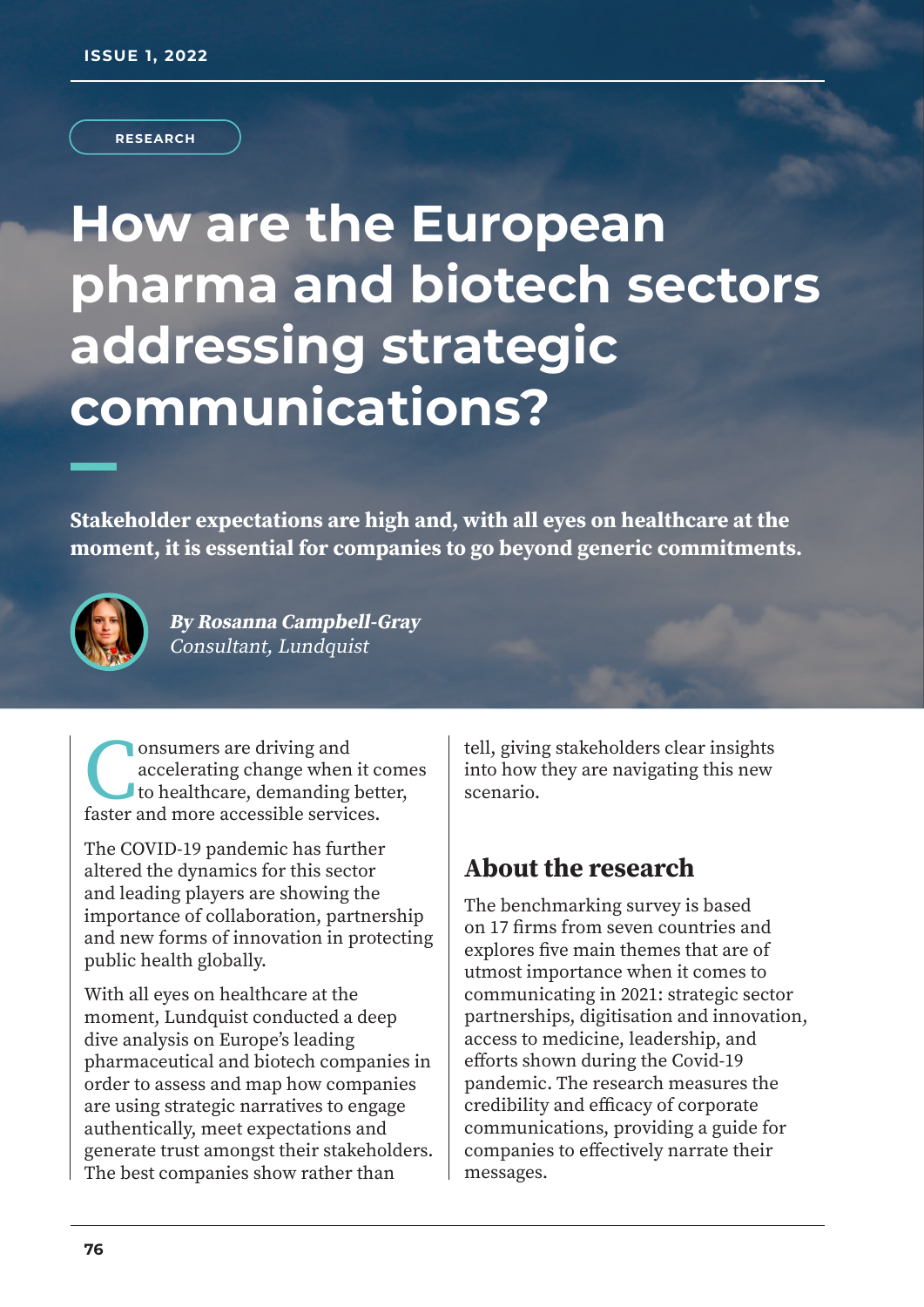

The in-depth analysis focuses on two fundamental macro-areas that are key to a well-balanced and trustworthy communication on strategy and corporate vision: **Substance** and **Distinctiveness**. In this article, we will investigate three of the main themes addressed in the research: partnerships, digitisation and access to medicine.

## **Adding pharma and biotech value through strategic partnerships**

Strategic sector partnerships are revealed to be one of the most significant ways in which companies can add value to their businesses, from digitisation

in diagnostics to innovation and accessibility.

It is therefore crucial that companies' communications strategies align with their collaborations.

Indeed, all companies analysed in the study addressed the importance of partnerships in some form, mainly as a tool for accelerating innovation and responding to patient demand, but what separates the best from the rest is those companies that have connected their partnerships to a strategic view of their commitments to innovation and sustainability, as well as for the overall pursuit of their purpose.

Currently, 59% of the key players were able to communicate this successfully.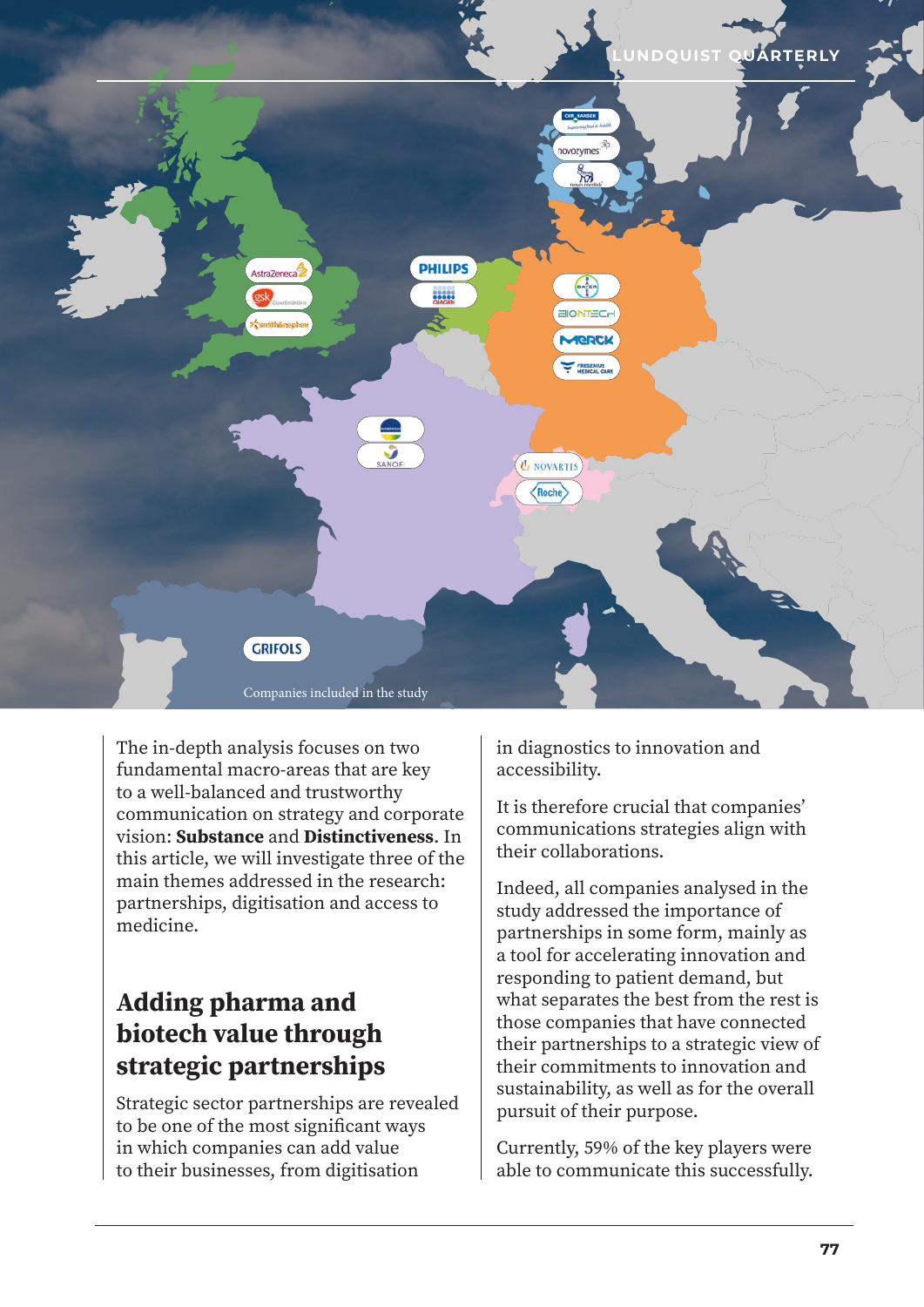## **How are healthcare providers using partnerships to communicate strategy and generate trust among stakeholders?**



www.astrazeneca.com

When it comes to messaging, **AstraZeneca** proves to be among the leaders, boldly stating that their "purpose is to push the boundaries of science to deliver life-changing medicines", a task which they acknowledge would be impossible to undertake alone and without collaboration.

Another leader emerging from our research is Swiss pharma company **Novartis** which, beyond placing partnerships at the core of their corporate identity, has leveraged its position as a partner in helping to combat COVID-19 through their support of vaccine production facilities around the world.

**Roche**, which performs well throughout the analysis by scoring highly both in terms of distinctiveness and substance, offers an extensive partnerships section with a series of articles called Perspectives in which specific areas such as neuroscience, cancer immunotherapy and gene therapy are addressed.



www.roche.com

Companies should be using partnerships as a tool to integrate industry topics more broadly across communication platforms and as a strategic element of companies' innovation and identity. Not doing so is a missed opportunity in providing credibility and concreteness to the messages being communicated.

When it comes to communicating about partnerships for the benefit of corporate social responsibility, other companies to watch are **Bayer, Sanofi**  and **GlaxoSmithKline**. BioNTech and Novo Nordisk are the ones to watch when looking at partnerships for breakthrough in innovation.

## **Digitisation and artificial intelligence**

Using both visual and textual narratives is crucial to engaging with stakeholders, especially when it comes to complex areas such as artificial intelligence (AI) and digitisation where users may be more apprehensive. Pharmaceutical and biotech companies have historically lagged when it comes to technological solutions, however, the past few years have witnessed a shift, driven by demand and accelerated by the COVID-19 pandemic.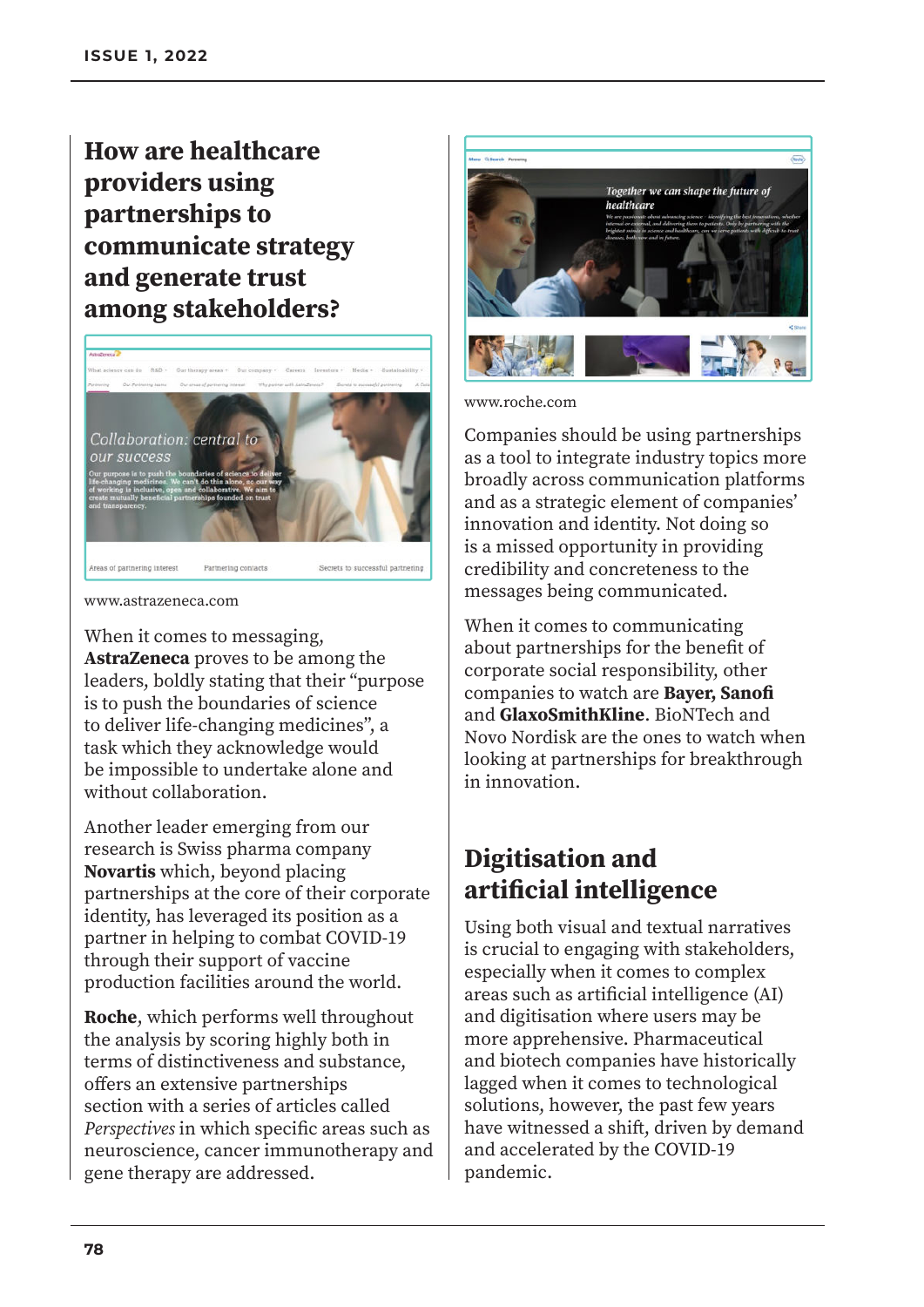Across the industry, digitisation means innovation and it is becoming increasingly difficult to separate the two.

Telemedicine, smart diagnostic systems, blockchain electronic health records and AI-enabled medical devices are just a few digital innovations that are reshaping the industry, reducing human error, increasing efficiency and making healthcare more accessible and sustainable. Big data can help forecast care, avoid medication prescription errors and help shift to preventative rather than responsive care.

### **Staying engaged and aligning strategic communications with sustainability**

As companies rise to meet stakeholder expectations it remains surprising to see that only half of the companies analysed strategically and extensively discuss digitisation, using persistent and engaging narratives throughout their communication ecosystem.

With digitisation playing such a crucial role in the healthcare sector, relegating the topic to subsections of a company's digital platform under partnerships or innovation means divesting trust and credibility amongst stakeholders.

**Qiagen** is one of the companies that includes digitisation as a mainstay of the company, including it in the first level of the About Us menu pages and clearly connecting digitisation with business mission "to make improvements in life possible". By using decisive and consistent statements, Qiagen successfully demonstrates their commitment to finding digital solutions in healthcare.



## **Artificial intelligence in healthcare**

AI is another area that is generating a significant amount of coverage and will be pivotal in helping healthcare companies find 21st Century solutions, from increasing efficiency and accuracy in diagnosis to discovering new drugs and treatment protocols.

Yet just a handful of companies distinguish themselves through engaging messaging and dynamic presentations about AI within the overarching theme of digitisation.

**Novartis** demonstrates leadership and communicate the intricacies of AI through an hour-long video interview between their CDO Bertrand Bodson and Microsoft's corporate VP of research and incubation, Peter Lee who discuss why healthcare's digital moment is now.

AI can be a daunting subject so providing examples and case studies is key to generating trust among users.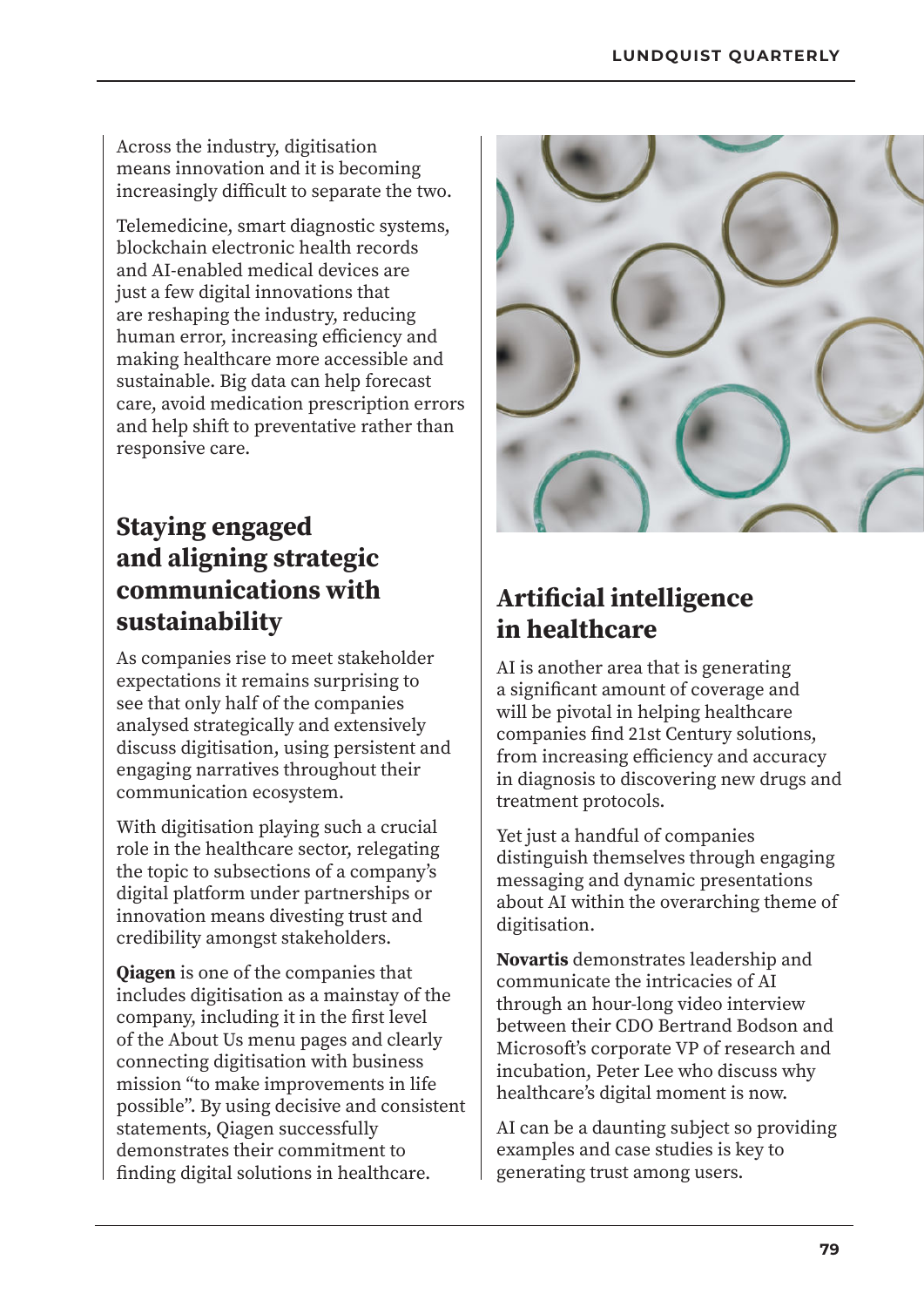AI can be a daunting subject so providing examples and case studies is key to generating trust among users. **Roche** does well to engage users through a detailed blog-style post in which readers are explained how AI can help diagnose diabetic macular oedema, a complication of diabetes that causes a thickening of the retina that can lead to blindness.

The article explains concepts of deep learning and diagnostics in order to facilitate understanding and conjure confidence in their digital innovations.

**Philips** also communicates their innovative digital solutions via blog-style articles, explaining with detail the ways in which digitisation can help improve patient care and emergency diagnostics such as MRI scans in a straightforward and digestible style.

Stakeholder expectations are high and with all eyes on the healthcare industry at the moment it is essential for big players to go beyond generic commitments and distinguish themselves by clearly communicating measures taken and concrete achievements. Ample space should be given to digital innovation and woven into all communication platforms.

## **Access to medicine**

According to the WHO, less than half of the global population is covered by essential health services and 100 million people are pushed into extreme poverty because of health expenses, forcing them to live on \$1.90 or less a day. Furthermore, it is estimated that in 2020, the COVID-19 pandemic put around 71 million people back into extreme poverty, reversing decades of progress and setting the UN's 2030 Sustainable Development Goals (SDGs) firmly out of reach.

When it comes to accessing effective, affordable, and safe healthcare (SDG 3.8 and 3.b) a collaborative global approach is required between multiple stakeholders including policymakers, governmental bodies, healthcare providers and pharmaceutical companies.

The latter are crucial in ramping up progress and achieving sustainable and long-term access to medicine, especially for low-income countries where government expenditures on healthcare are in decline.

Lundquist's benchmark shows that five out of the 17 companies included in the research do not discuss access to medicine in any form which, considering the pressing nature of the subject and the size of the companies, is surprising. In fact, just a handful of companies truly communicate their efforts through their digital corporate platforms.

## **Purpose beyond profits**

An essential part of closing the gap in healthcare will come from implementing pricing strategies that allow for increased access.

**GlaxoSmithKline** (GSK) dedicates a full section to pricing, acknowledging its importance and detailing their strategy when it comes to working with less developed countries.

**Roche** also focuses on pricing strategies based on country-specific circumstances such as GDP and purchasing power parity as well as personalised reimbursement models, aligning access to medicine with their overall business mission.

Access to medicine is also another area in which partnerships should be communicated and highlighted.